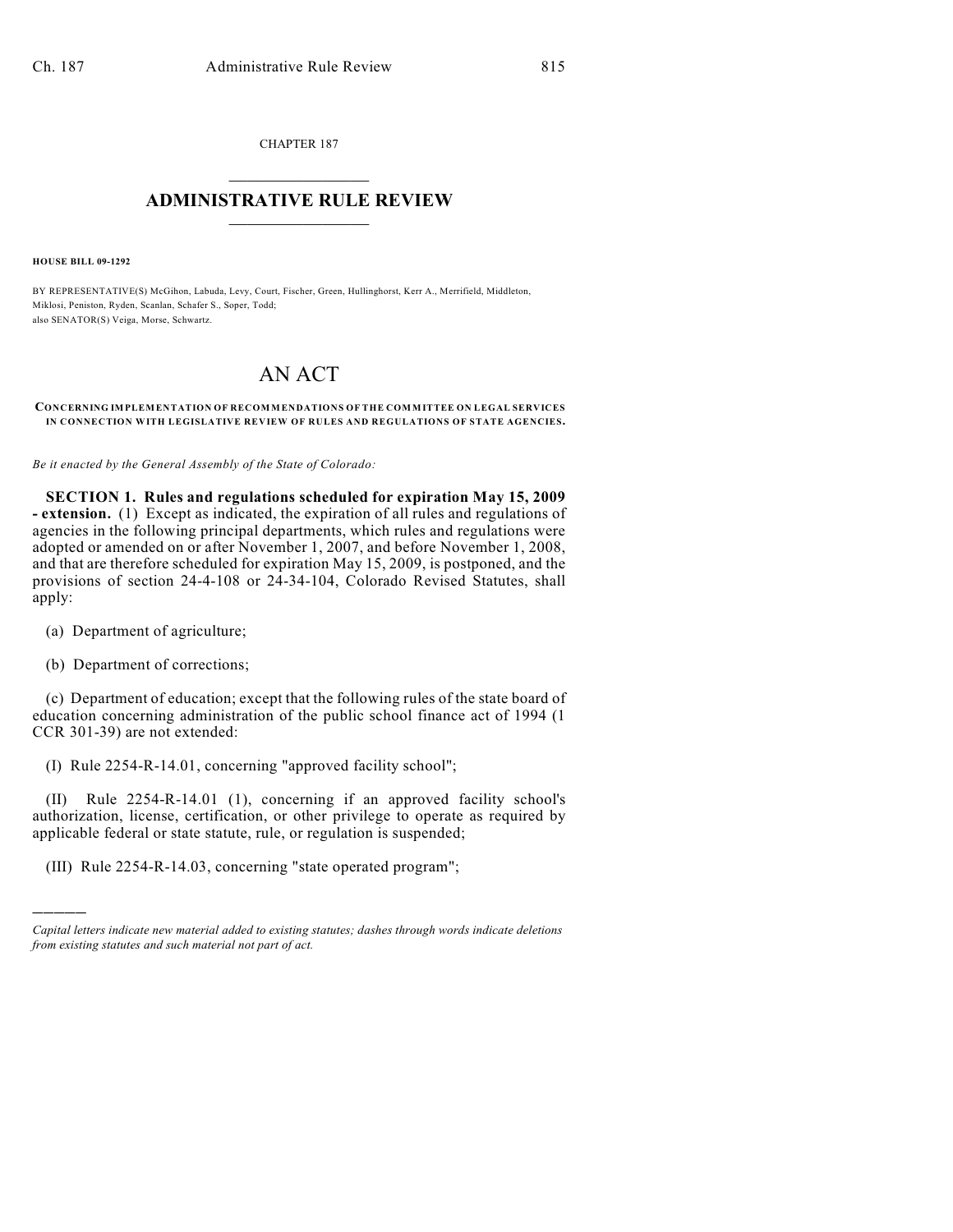(IV) Rule 2254-R-14.04, concerning "eligible facility";

(V) Rule 2254-R-14.06, concerning "eligible pupil";

(VI) Rule 2254-R-14.07 (3), concerning "other appropriately licensed or approved group home";

(VII) Rule 2254-R-14.07 (5), concerning "specialized group facility for children with disabilities";

(VIII) Rule 2254-R-14.08, concerning "pupil in public placement or pupil publicly placed";

(IX) Rule 2254-R-16.01 (1), concerning an eligible facility may include in its public membership a non-Colorado resident pupil;

(X) Rule 2254-R-16.01 (1.01), concerning a non-Colorado resident pupil included in an eligible facility's pupil membership shall be considered a resident;

(XI) Rule 2254-R-16.01 (1.02), concerning a pupil who is defined as abandoned or homeless pursuant to section 22-1-102, C.R.S.;

(XII) Rule 2254-R-16.02, concerning no later than October 5, an eligible facility shall report to the department the full name;

(XIII) Rule 2254-R-16.02 (1), concerning if an eligible facility fails to meet the October 5 notification deadline, the state board may revoke its approval;

(XIV) Rule 2254-R-17.02, concerning a state operated program shall report a maximum of one full-time equivalent membership;

(XV) Rule 2254-R-19.01 (2), concerning a state operated program which operates an educational program;

(XVI) Rule 2254-R-20.00, concerning pupils publicly placed outside the district of residence - state board approval for on-grounds schools;

(d) Department of health care policy and financing;

(e) Department of higher education;

(f) Department of human services;

(g) Department of labor and employment; except that the following rule of the division of workers' compensation concerning workers' compensation rules of procedure with treatment guidelines (7 CCR 1101-3) is not extended: Rule 8-5 (B), concerning to make a change pursuant to this rule 8-5 the injured worker must complete and sign the form established for this purpose;

(h) Department of law;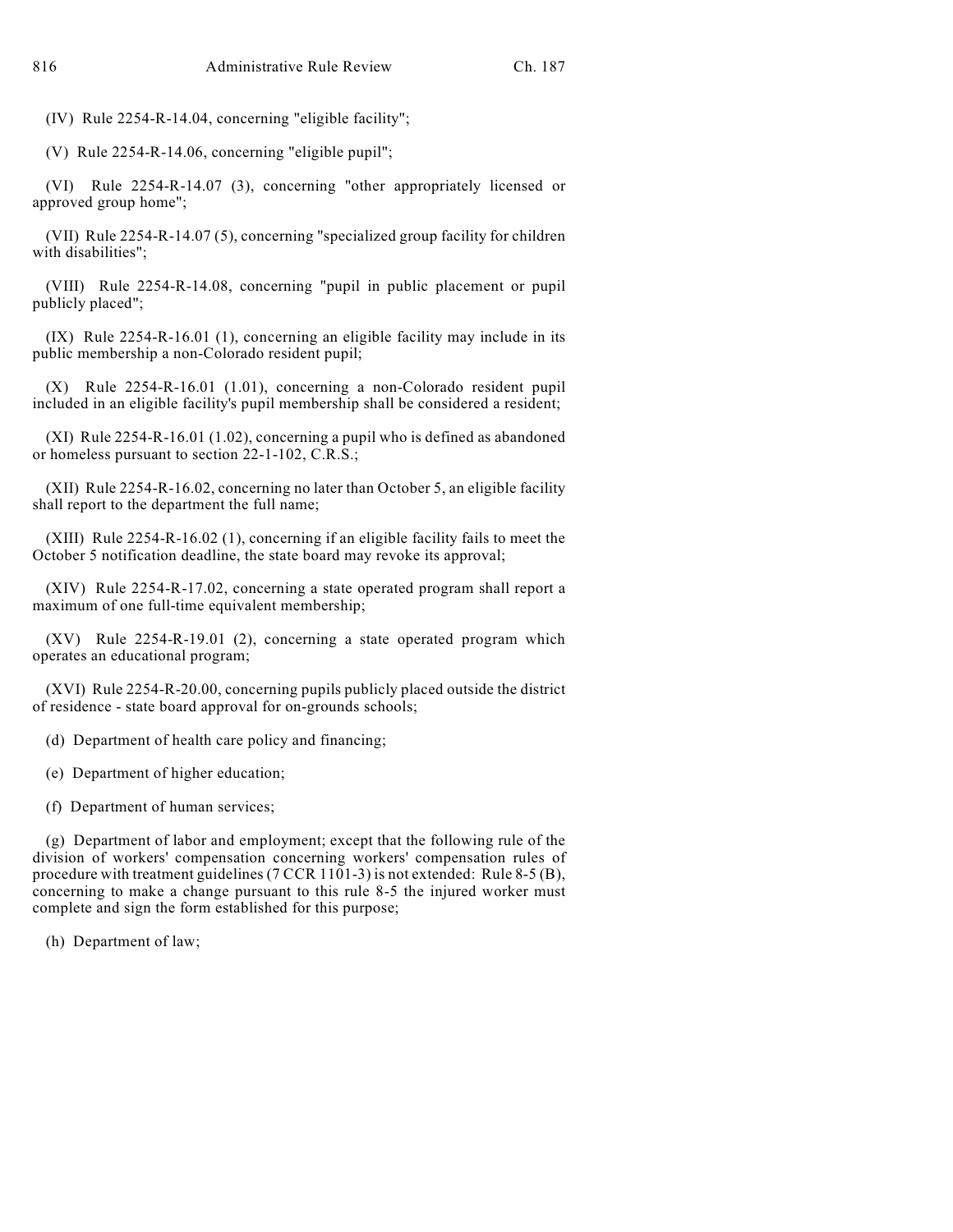(i) Department of local affairs; except that the following rules of the state housing board, division of housing, concerning Resolution #38 - manufactured housing installations (8 CCR 1302-7) are not extended:

(I) Resolution #38, Section 3, the paragraph under the heading "Registered Installers", concerning renewal: any registered or certified installer seeking to renew registration shall, at the time of applying for renewal, provide proof of eight hours of division approved education completed within the last 12 months, liability insurance and letter of credit, certificate of deposit, or surety bond;

(II) Resolution #38, Section 5, the third paragraph concerning inspector certifications will remain valid for three years and must be renewed;

(III) Resolution #38, Section 9, the second paragraph concerning in addition to the required inspections, the division may inspect the installation of a manufactured home upon written complaint;

- (j) Department of military and veterans affairs;
- (k) Department of natural resources;
- (l) Department of personnel;
- (m) Department of public health and environment;
- (n) Department of public safety;
- (o) Department of regulatory agencies;

(p) Department of revenue; except that the following rule of the division of motor vehicles concerning definitions of non-resident for purposes of driver's license issuance (1 CCR 204-29) is not extended: Rule 2., concerning for the purposes of establishing residency, as defined in section 42-1-102 (81);

(q) Department of state;

(r) Department of transportation; except that the following rule of the transportation commission concerning use of waste tires for noise mitigation purposes along Colorado state highways (2 CCR 601-17): Rule 7.0, concerning materials incorporated by reference;

(s) Department of the treasury.

(2) The expiration of all rules and regulations of the public employees' retirement association, which rules and regulations were adopted or amended on or after November 1, 2007, and before November 1, 2008, and which are therefore scheduled for expiration May 15, 2009, is postponed.

(3) The recommendations of the committee on legal services as reflected in this act shall apply to the specified rules in subsection  $(1)$  of this section in the form in which said rules were considered and acted upon by the committee. Any